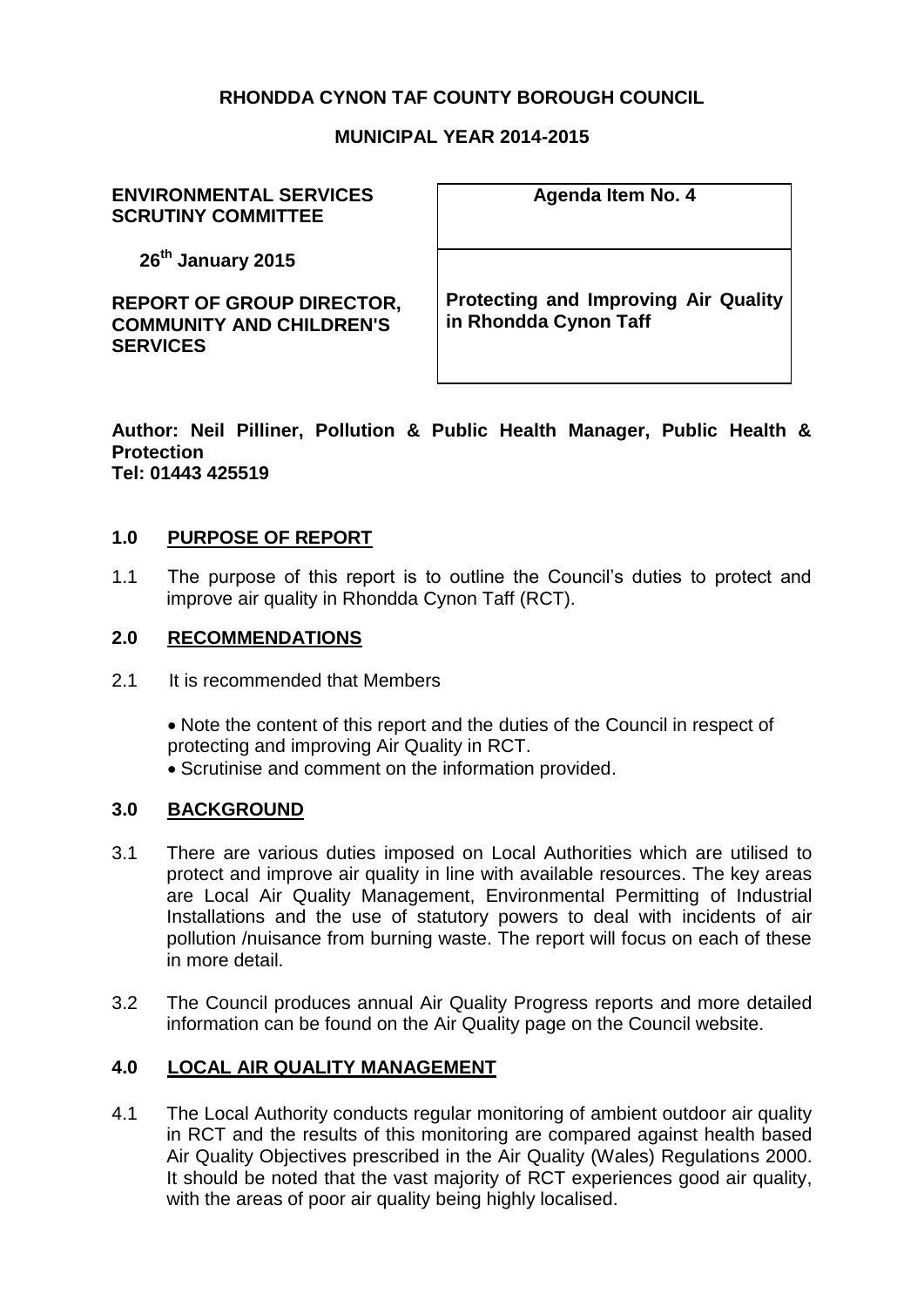- 4.2 As a result of monitoring and assessment, 13 areas within RCT have been identified as breaching the Air Quality Objectives for Nitrogen Dioxide  $(NO<sub>2</sub>)$ . NO<sub>2</sub> is a gas, which in concentrations above the relevant Air Quality Objective may reduce the quality and length of life of chronically exposed individuals. Within RCT motor vehicles are believed to be the largest local source of NO<sub>2</sub>.
- 4.3 In accordance with its statutory duty the Local Authority has declared 13 Air Quality Management Areas (AQMA's) to reflect breaches in the following areas.
	- Aberdare Town Centre
	- Broadway
	- Cilfynydd
	- Cymmer
	- Ferndale
	- LLwynypia
	- Mountain Ash Town Centre
	- Mwyndy
	- Nantgarw
	- Nightingales Bush
	- Pontypridd
	- Tonteg Llantwit Fardre Church Village A473 Corridor
	- Tylorstown
- 4.4 On declaring AQMA's there is a duty on the Council to produce Air Quality Action Plans (AQAP's) to seek to improve air quality in the respective areas. It was recognised from the outset of the action planning process that a number of stakeholders would need to work together to identify and implement solutions to achieve the required reductions in  $NO<sub>2</sub>$ . This involved working with Officers from the Highways and Planning Departments, as well as external agencies such as the Natural Resources Wales (formerly known as the Environment Agency) and Public Health Wales.
- 4.5 The actions detailed within the 13 AQAP's incorporate a broad range of aspirations and mechanisms to affect local air quality. Some of the actions are specific to a particular Air Quality Management Area, where others may provide borough wide improvement. The proposed actions are outlined below:
	- Identifying high risk areas where targeted local changes to existing traffic management could reduce or displace traffic congestion.
	- Exploring targeted local increased traffic waiting and parking restrictions and their enforcement at specific areas to improve traffic flow.
	- Possible local rearrangement of a bus stop to reduce the impact of bus waiting on local traffic congestion.
	- Advocating the reduction in permitted speed along part of the A470.
	- Encouraging borough wide behavioural change by the use of existing resources and policy mechanisms to influence greater uptake of public transport, car sharing and efficient journey planning.
- 4.6 At the present time there is no budget allocated to implement any adopted AQAP's and the Local Authority will endeavour to resource prioritised actions via project based applications funded by external grant schemes or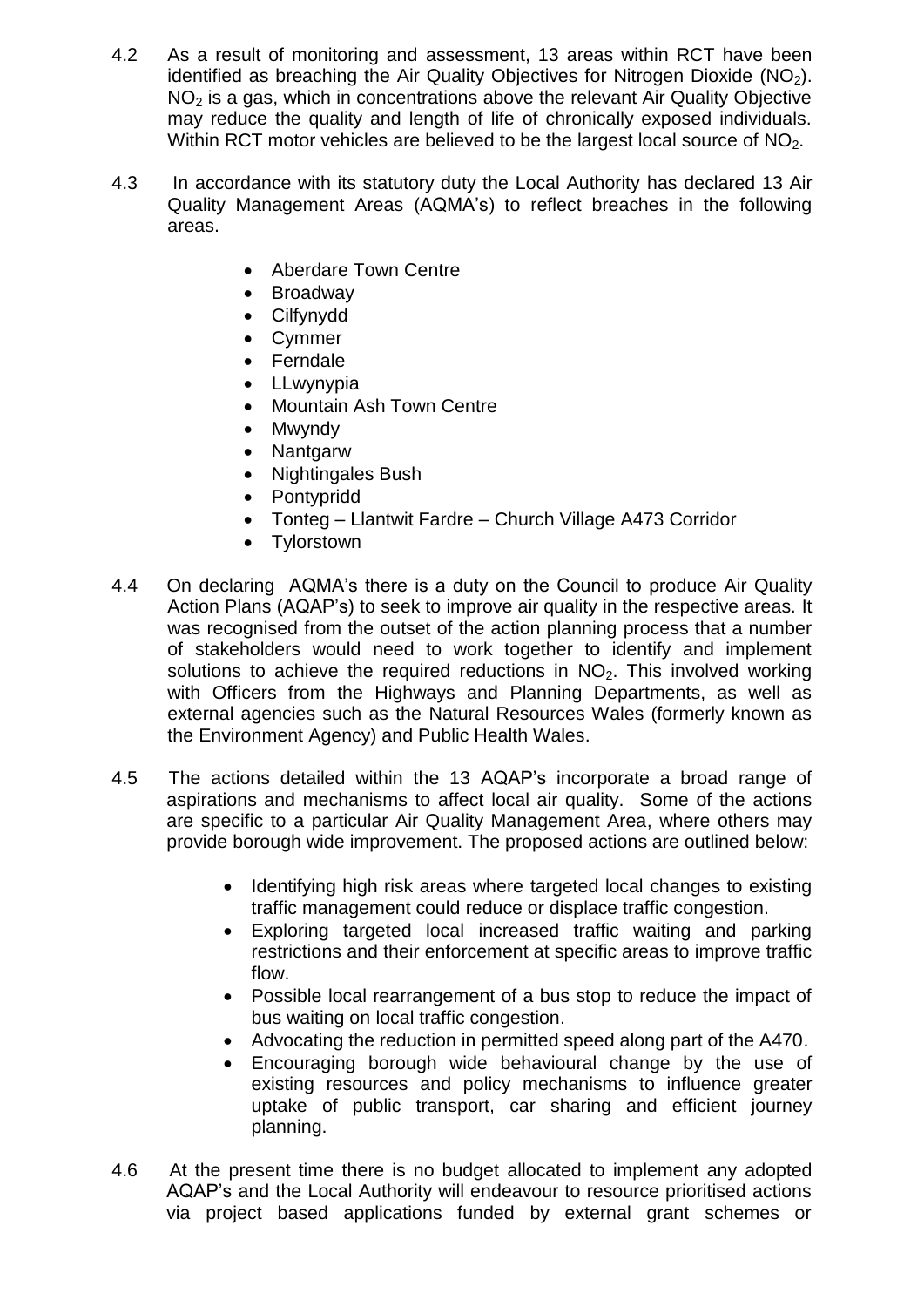development control planning obligations. The Welsh Government has created a grant scheme to support funding of projects aimed to improve local air quality. In 2013, the Local Authority benefited from a successful application for £25,266 to fund actions contained within the proposed AQAP's in connection with the examination and possible modification of existing local traffic management at targeted road junctions within Aberdare, Cymmer, Llwynypia and Mt Ash. The on-going impact of the project is currently being assessed and the conclusions will be outlined in the forthcoming Air Quality Progress Report due in April 2015.

4.7 The completion of major roadwork's can have a significant influence on Air Quality. For example, following the completion of the Church Village Bypass, the Local Authority re-examined levels of  $NO<sub>2</sub>$  along the newly classified B4595. It confirmed the Church Village Bypass has dramatically reduced levels of  $NO<sub>2</sub>$  but that two vulnerable locations, associated with busy road junctions, may still experience poor air quality. As such it is proposed, subject to Cabinet Member decision, to replace the existing Tonteg/Church Village/Llantwit Fardre A473 AQMA with 2 significantly smaller AQMA's in Llantwit Fardre and Church Village.

## 5.0 **ENVIRONMENTAL PERMITTING**

- 5.1 It is recognised that certain industrial activities have the potential to emit significant amounts of air pollution. The Environmental Permitting Regulations 2010 require these industrial activities to gain prior approval, in the form of a permit, before operation. A permit may be granted if certain qualifying conditions are met and the permit may also set relevant emission limits. Permits are designed to protect the public and the environment from significant adverse effects whilst encouraging best available techniques in reducing emissions.
- 5.2 Part A2 and B permitted activities are regulated by the Local Authority where larger more complex A1 permitted activities are regulated by Natural Resources Wales. A record of these facilities within RCT is kept on a public register by the Local Authority. In RCT there are currently 74 Part B permitted activities and no Part A2 premises. The following table illustrates the various types of Part B activities in RCT.

| <b>Permitted Activities</b>    | <b>Number</b>  |
|--------------------------------|----------------|
| <b>Dry Cleaners</b>            |                |
| <b>Waste Oil Burners</b>       | 15             |
| <b>Petrol Service Stations</b> | 25             |
| <b>Concrete Products</b>       | $\overline{2}$ |
| <b>Cement &amp; Limeworks</b>  | 3              |
| Quarries                       | 3              |
| <b>Roadstone Coating Plant</b> |                |
| <b>Mobile Crushing Plant</b>   |                |
| Crematoria                     | 2              |
| <b>Coal Handling Plant</b>     |                |
| <b>Rubber Products</b>         |                |
| <b>Vehicle Re-finishers</b>    | 3              |
| <b>Coating Activities</b>      |                |
| <b>Printing Activity</b>       |                |
| <b>Wood Products</b>           | $\overline{2}$ |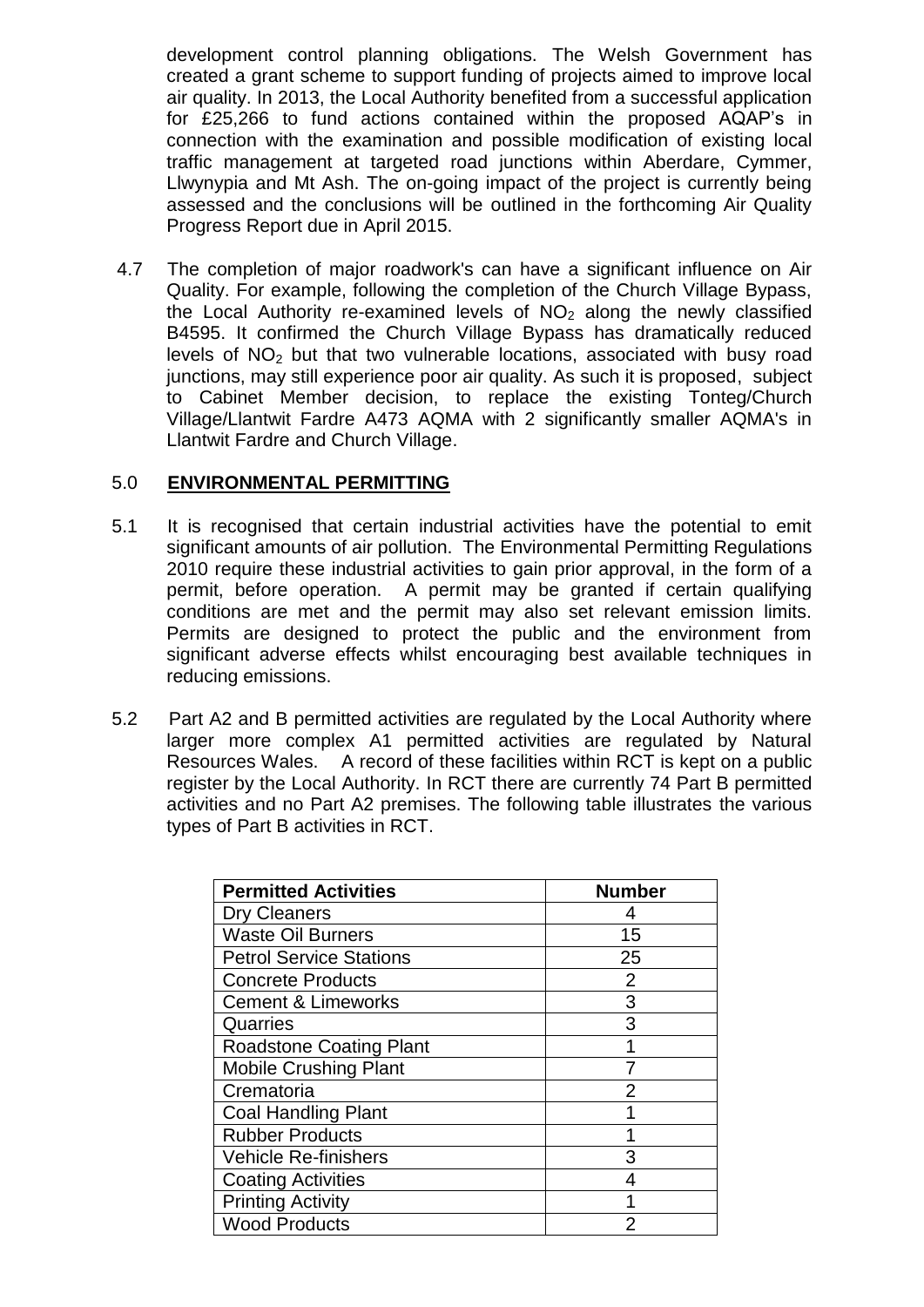- 5.3 Once a permit is issued, the operator must comply with the permit conditions and pay an annual charge. This covers local authority costs of checking compliance with the permit conditions. Local authorities rate installations as high, medium or low risk, which is based on potential environmental impact and the effectiveness of the operator in managing the impact. The risk assessment then determines the level of annual fee and frequency of inspection. Over the last 3 years the Pollution and Public Health Team has achieved 100% compliance with the programmed inspections.
- 5.4 Local authorities have powers if a business does not comply with its permit or operates without one. Enforcement notices can be served where improvements are required or an Officer can suspend the operation of an activity if there is an imminent risk to the environment or public health. The Operator can also be prosecuted at a Magistrate's Court for operating without a permit and non compliance with enforcement notices. However Officer's generally try to work with businesses to solve problems and only use enforcement measures where appropriate.
- 5.5 In RCT the Inspecting Officer's are finding large scale compliance with permit conditions, with some isolated incidents requiring enforcement action. The majority of businesses involved are keen to take on board any advice of the Inspecting Officer to improve any areas impacting on the environment or public health. The Officer's also leave a client questionnaire following each inspection and we have received very positive feedback in respect of the value of inspections, with a 100% satisfaction rate.

#### 6.0 **SMOKE NUISANCE AND POLLUTION**

- 6.1 A bonfire should not have an unreasonable effect on the enjoyment of other people's homes. Anyone burning a bonfire should take steps to avoid annoying their neighbours. There are no laws against having a bonfire, but there are laws for the nuisance they can cause. The Council can issue an 'abatement notice' if a neighbour's bonfire is causing a nuisance but it must happen frequently to be considered a nuisance. Most neighbours will be considerate if it is explained that the fire is causing a problem. Failure to comply with an Abatement/Penalty Notice is an offence and legal proceedings may result. If found guilty of an offence of this type then the maximum fine is £5,000 on domestic premises and £20,000 to commercial premises.
- 6.2 Any bonfire on trade premises which causes dark smoke is an offence regardless of whether anybody else is affected. This includes domestic dwellings where a contractor is employed. This offence falls under the Clean Air Act 1993 and there are fines of up to £20,000 for each offence.
- 6.3 The duty of care provisions in the Environmental Protection Act 1990 place a duty on businesses to ensure they dispose of and maintain their waste in a suitable manner. The burning of commercial waste would not be appropriate and the Council can prosecute a business if warnings are not heeded in respect of the suitable disposal of waste.
- 6.4 During 2014 the Pollution and Public Health team dealt with 83 complaints in respect of smoke nuisance from domestic bonfires and 69 complaints with regard to burning at Industrial/Commercial premises.